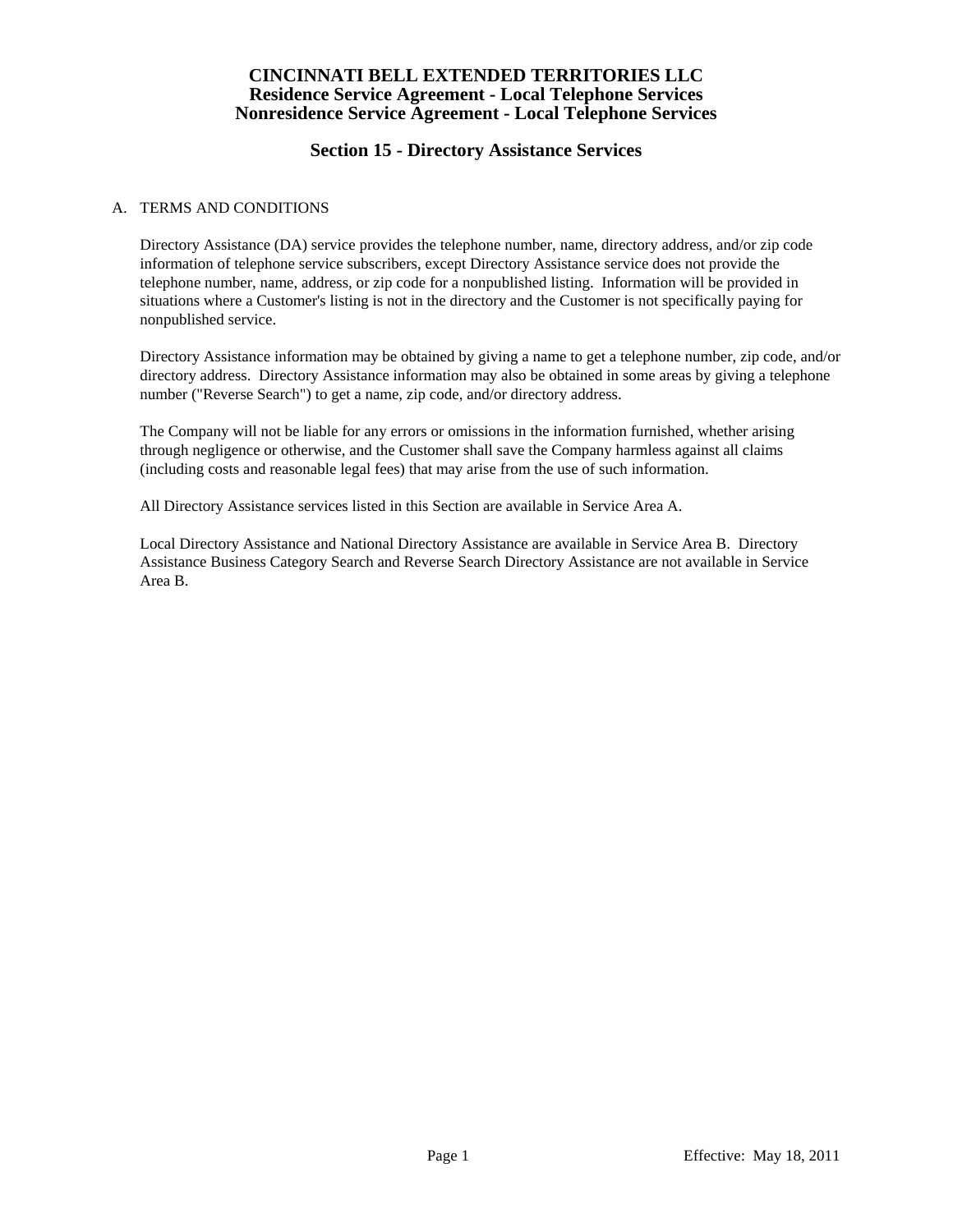# **Section 15 - Directory Assistance Services**

#### B. SERVICE DESCRIPTIONS

#### 1. Local Directory Assistance

 Local Directory Assistance applies when Customers request Directory Assistance to determine or attempt to determine the telephone number, name and/or address of any party located in or thought to be located in the Customer's local calling area.

 Local Directory Assistance allows a subscriber to provide a name to get a telephone number, zip code, and/or directory address.

 A maximum of two requests will be provided for each Local Directory Assistance charge. One of the two requests or searches may be for National Directory Assistance, Directory Assistance Business Category Search, or Reverse Search Directory Assistance, where available. The higher charge of the two types of requests will be applicable. These charges are applicable even if no listing information is found.

The Company does not provide a Directory Assistance call allowance.

 Direct-dialed calls from hospitals and skilled nursing homes, where skilled nursing homes are defined as nursing homes which provide around-the-clock professional nursing care, are exempt from Local Directory Assistance charges.

 Calls from exchange access lines where the Customer or a member of the Customer's household has qualified as a person with communication impairments are exempt from Local Directory Assistance charges. Residential impaired Customers or impaired members of a Customer's household, upon written application and upon certification of their impaired status, which is evidenced by either a certificate from a physician, health care official, or state agency, or a diploma from an accredited educational institution for the impaired, are eligible to receive free access to Local Directory Assistance.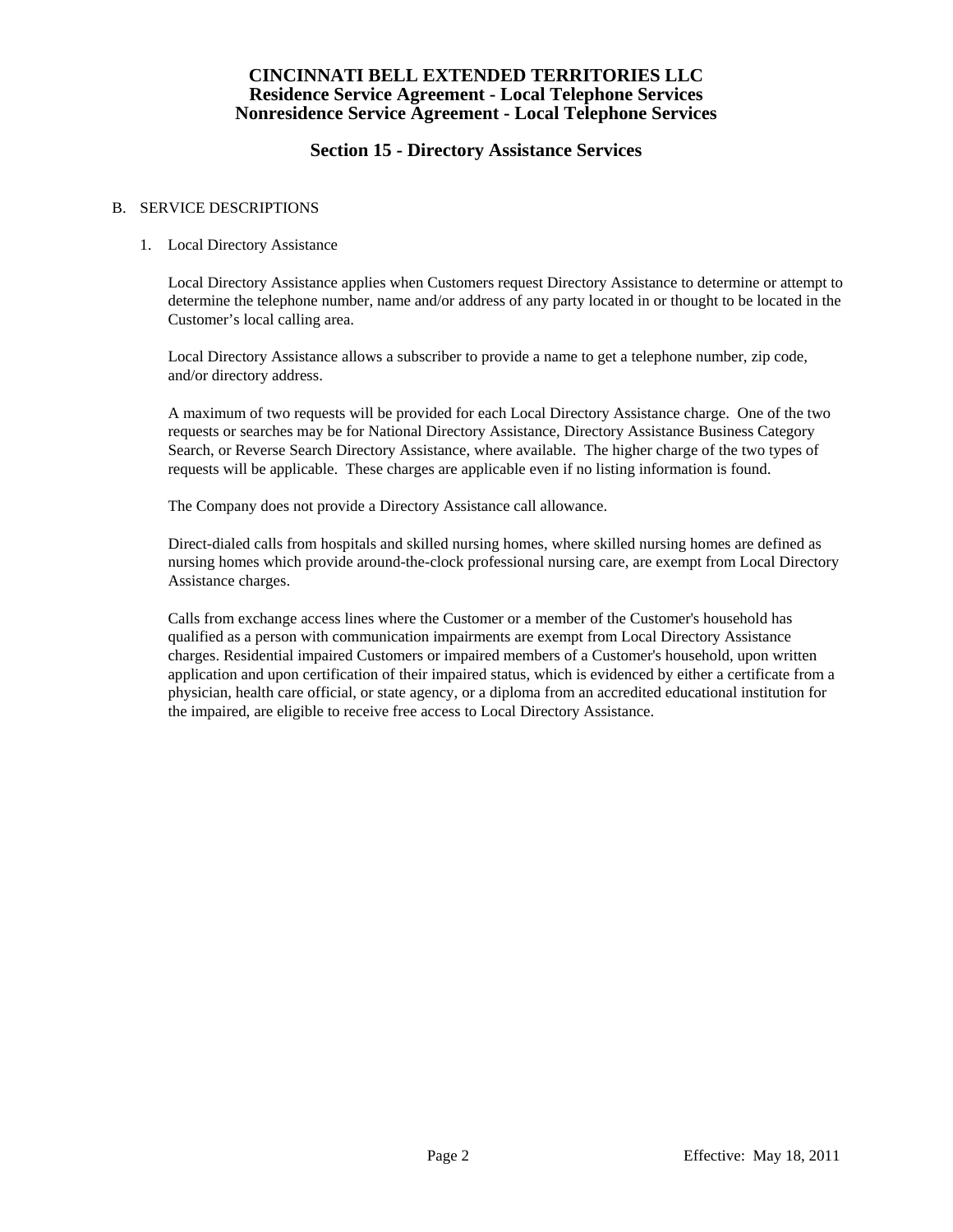# **Section 15 - Directory Assistance Services**

#### B. SERVICE DESCRIPTIONS (Continued)

### 1. Local Directory Assistance (Continued)

 Call Completion is included as part of Local Directory Assistance. Call Completion provides Local Directory Assistance Customers the option of having their calls to the requested directory number completed automatically by the Operator Services Switch. Toll or local usage charges as a result of Directory Assistance Call Completion service will be applicable. No other additional charges apply to complete the call.

 Call Completion is activated by the Customer when the Customer depresses a specific digit on a touch-tone telephone during the Directory Assistance Call Completion announcement prompt. The Directory Assistance Call Completion announcement prompt will be given when the customer receives the requested directory number from the automated Interactive Voice System (IVS).

Call Completion is provided subject to the following conditions:

 The calling number and the number requested to be completed must be in the same Local Access Transport Area (LATA) or the local calling area where the request originated.

 Only the second provided Directory Assistance telephone number will be completed if the customer makes two Directory Assistance requests during the same call.

 Call Completion is not offered on calls from hospitals, hotels/motels, prisons/inmates, interexchange carriers, other telephone companies, or pay telephone access lines.

Call Completion will be furnished only where facilities permit.

 Call Completion will not be provided to complete calls to non-published telephone numbers, 700, 800, 900 or 976 numbers.

 There is no charge associated with Directory Assistance Call Completion. It is included as part of Local Directory Assistance Service. However, all toll charges or local usage charges as a result of Directory Assistance Call Completion will be applicable.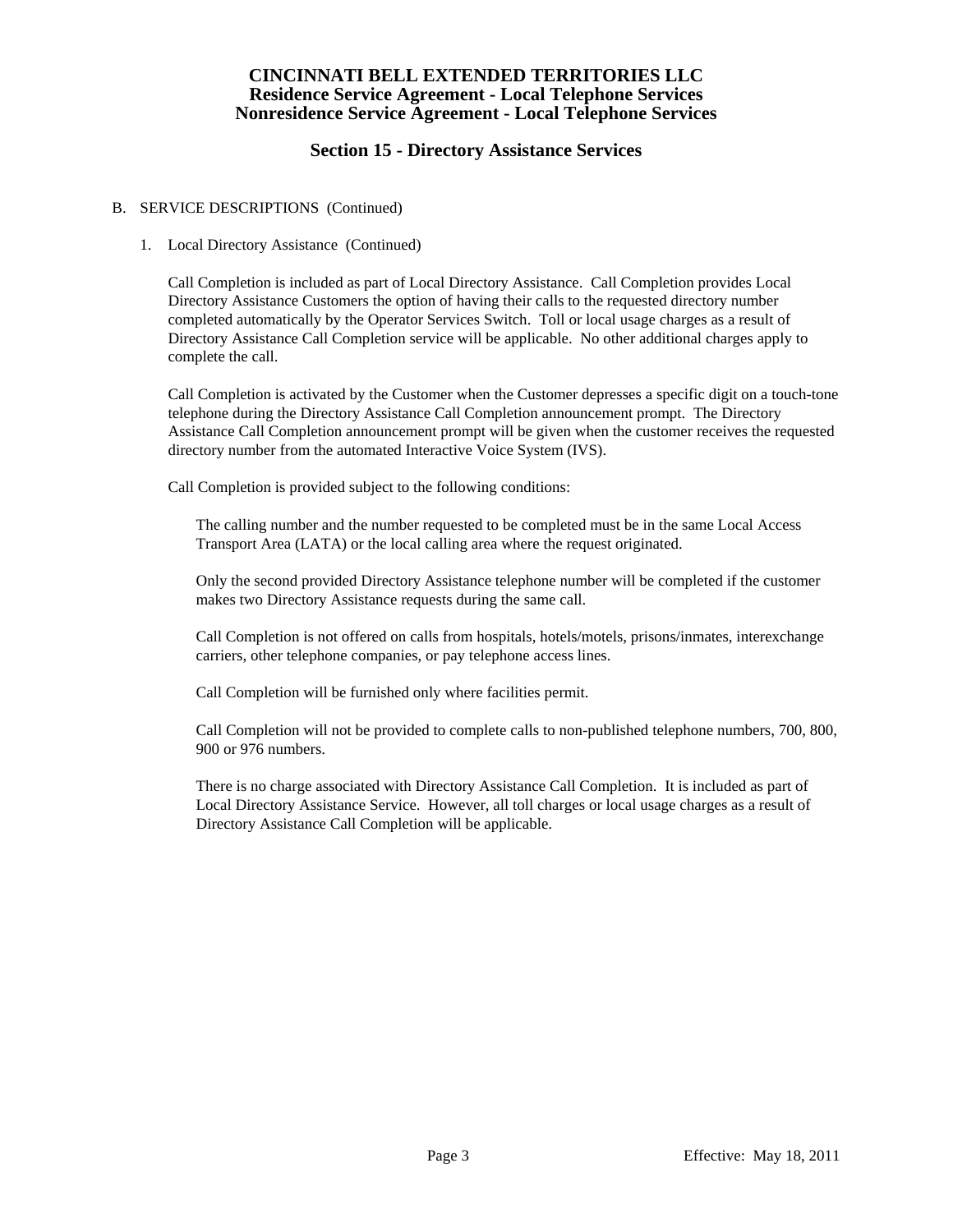# **Section 15 - Directory Assistance Services**

#### B. SERVICE DESCRIPTIONS (Continued)

#### 2. National Directory Assistance

 National Directory Assistance (NDA) provides the name, address, telephone number, and area code information of telephone service subscribers located outside of the Company provided local calling area. The NDA information may include directory assistance information for anywhere in the United States except for listings that are normally provided as part of the Company's Local Directory Assistance service. International information will be provided where available

 The NDA information provided may be all or any portion of the directory assistance information listed above. NDA service information will only be provided to Customers located within the Company's local service area.

 Calls from Customers who request directory listing information for a location outside of the local calling area will automatically be designated as NDA Service calls.

NDA calls will not be accepted from pay telephone access lines or prisons/inmate service facilities.

 In all Service Areas, NDA information may be obtained by giving a name to get a telephone number, zip code, and/or directory address. In Service Area A, NDA information may also be obtained by giving a telephone number ("Reverse Search") to get a name, zip code, and/or directory address. Reverse Search is not available with NDA in Service Area B.

 NDA charges apply instead of Directory Assistance Business Category Search charges when the information provided to Customers is based on category or type of business requested rather than the name or telephone number, and the requested information is for a location outside of the Company provided local calling area.

 A maximum of two requests or searches will be provided for each NDA charge. One of the two requests or searches may be for Local Directory Assistance, Directory Assistance Business Category Search, or Reverse Search Directory Assistance, where available. The higher charge of the two types of requests will be applicable. These charges are applicable even if no listing information is found.

 The Company shall not be liable for any errors or omissions, whether arising through negligence or otherwise, in the information furnished and the Customer shall save the Company harmless against all claims (including costs and reasonable legal fees) that may arise from the use of such information.

Call Completion is not available with NDA Service.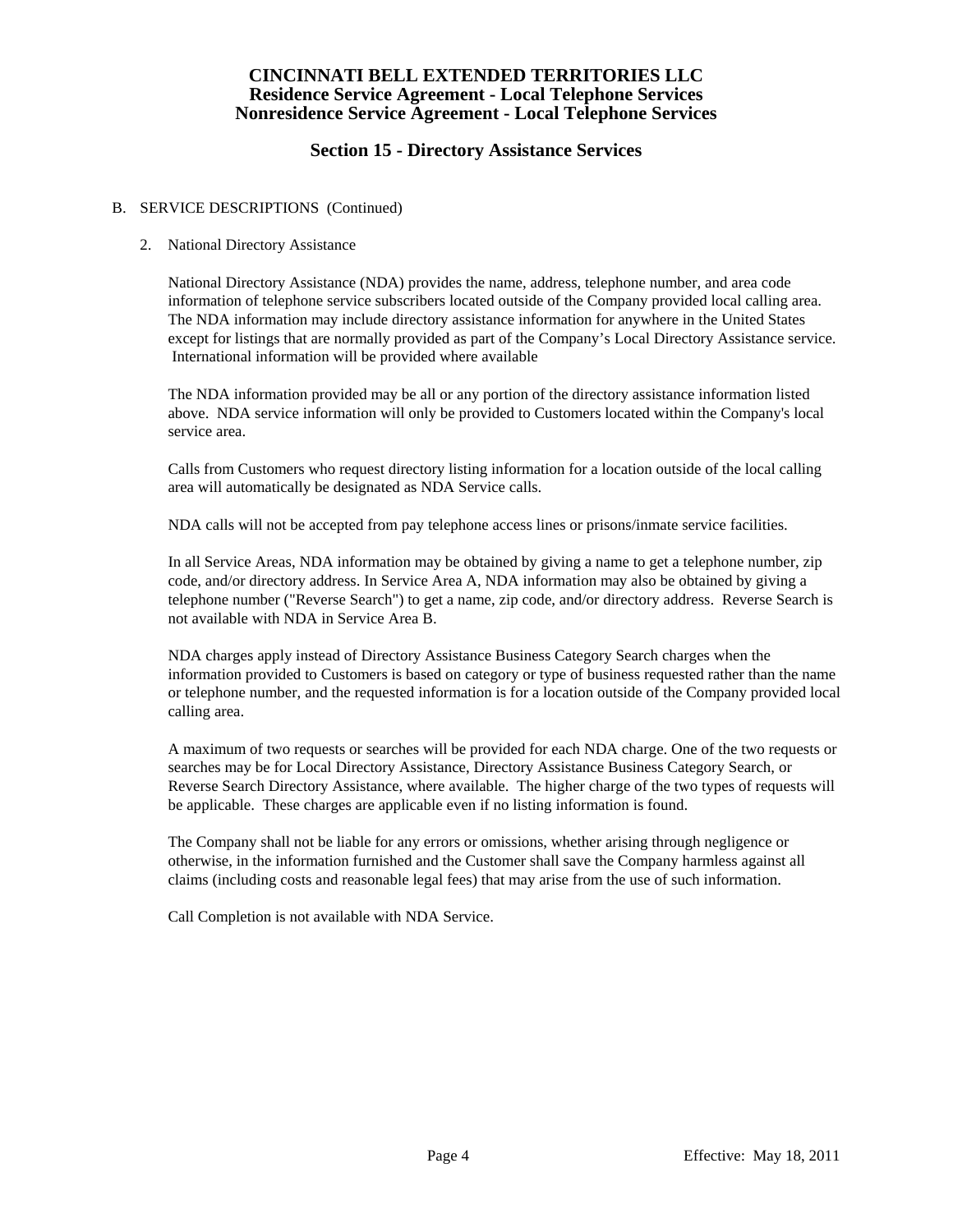# **Section 15 - Directory Assistance Services**

#### B. SERVICE DESCRIPTIONS (Continued)

#### 3. Directory Assistance Business Category Search

 Directory Assistance Business Category Search is a separate local directory assistance service that provides information to Customers based on the category or type of business requested rather than the name of the business. This service provides information to the calling party based on a database search for product and/or service listings, e.g. flowers, hardware, etc. Where technically possible and economically feasible the service will also include searching for geographic locations such as a "hardware store on the east side." Only nonresidence service listings will be included in the database.

 Calls from Customers who request directory listing information for a service and/or product without specifying a particular name will automatically be designated as Directory Assistance Business Category Search calls.

 Directory Assistance Business Category Search Service is only available to Customers located in Service Area A, and is provided as facilities and directory information permit. Directory Assistance Business Category Search is not offered with NDA Service.

 Directory Assistance Business Category Search calls will not be accepted from pay telephone access lines or prisons/inmate service facilities.

 A maximum of two requests or searches will be provided for each Directory Assistance Business Category Search charge. One of the two requests or searches may be for Local Directory Assistance, National Directory Assistance, or Reverse Search Directory Assistance, where available. The higher charge of the two types of requests will be applicable. These charges are applicable even if no listing information is found.

A maximum of three (3) listings per business search will be provided for each product or service category.

 The Company shall not be liable for any errors or omissions, whether arising through negligence or otherwise, in the information furnished, and the Customer shall save the Company harmless against all claims (including costs and reasonable legal fees) that may arise from the use of such information.

 Call Completion provides Directory Assistance Business Category Search customers the option of having their calls to the requested directory number completed automatically by the Operator Services Switch. Toll or local usage charges as a result of Directory Assistance Call Completion will be applicable. No other additional charges apply to complete the call.

 Call Completion is provided in accordance with the terms and conditions for Local Directory Assistance Call Completion shown in part B.1. of this section.